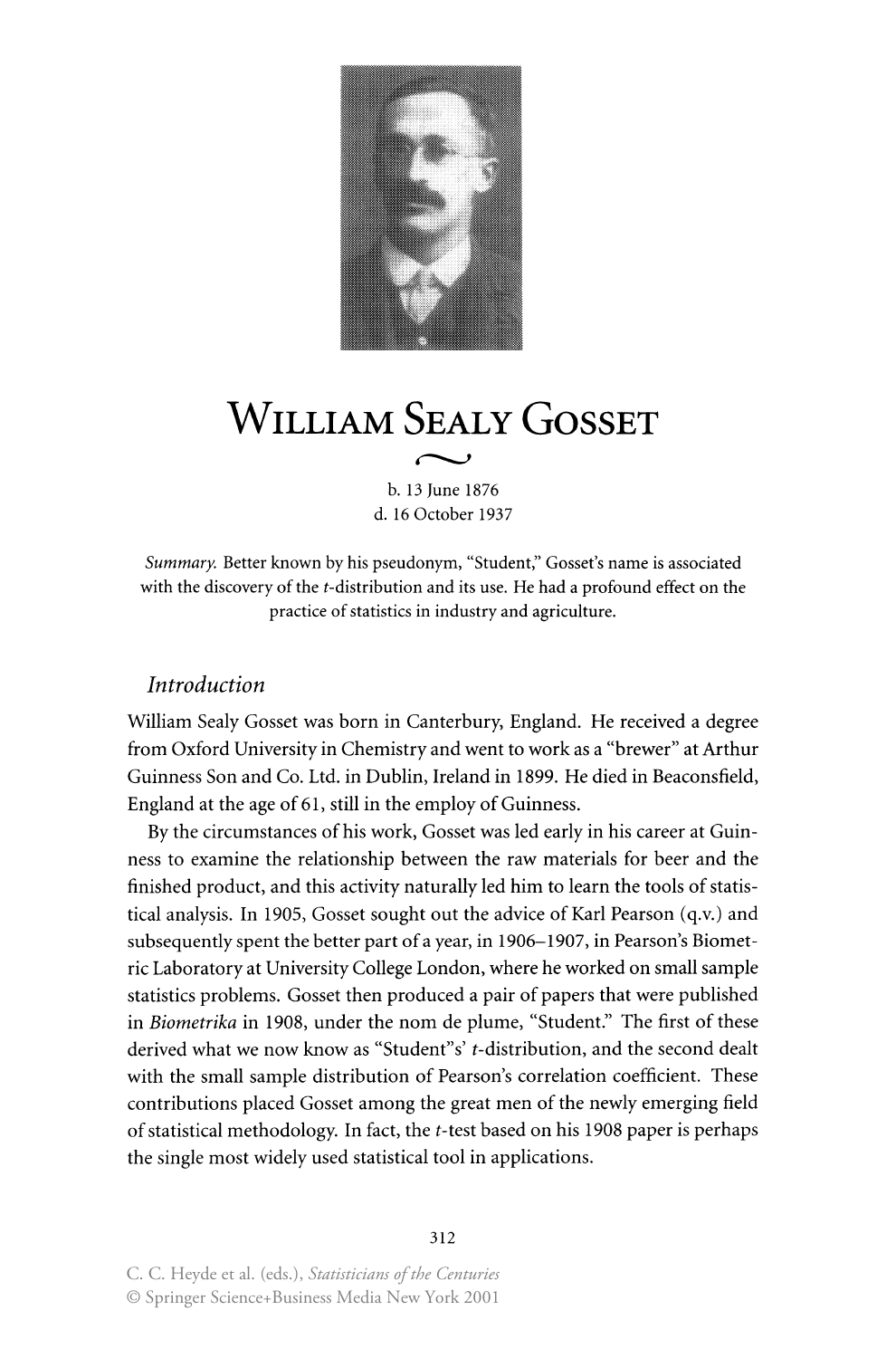In the years that followed, Gosset worked on a variety of statistical problems in agriculture, including experimentation. He was in active correspondence with the leading English statisticians of his day, including Karl Pearson, Egon Pearson (q.v.), and R. A. Fisher (q.v.). Gosset's correspondence with Fisher dealt with highly varied topics and was, as Plackett and Barnard note, "interspersed with friendly advice on both sides." In his later years, he had a number of public disagreements with Fisher over the role of randomisation in experimentation. Gosset was a strong advocate of experimental control, a point that came through quite vividly in his proposal in connection with the Lanarkshire milk experiment in "Student" (1931), although in this paper he was also critical of an evaluation of the study carried out by Bartlett and Fisher (1931). In particular, Gosset was enamoured of the use of systematic experimental plans and opposed the use of randomisation. This controversy led Gosset to prepare his final paper ('Student," 1937) published a few months after his death.

In the next section, we comment on some of the technical details of Gosset's seminal 1908 contributions. For further details on Gosset's life and contributions, see Plackett and Barnard (1990). Gosset's writings are collected in "Student" (1942).

# *Gosset on the Mean and the Correlation Coefficient*

#### SMALL SAMPLE THEORY OF THE MEAN

In 1908, Gosset's work at the Guinness brewery led him to publish the results that would become associated with his name in future generations. In an article entitled "The probable error of a mean" ("Student;' 1908a), he established the sampling distributions of  $s^2$  and  $s$  for an independent and identically distributed sample of size *n* from a normal population. He then showed that the mean and the standard deviation of such a sample are uncorrelated and derived what we now know as the "Student" *t*-distribution.

At time of publication, the importance of these results was not fully recognised. The focus among most contemporary statisticians was on large-sample theory and Gosset's emphasis on small samples, arising from his work at the brewery, set him somewhat apart. In fact, it was not until Fisher generalised the "Student" t-distribution that it came into widespread use outside of the Guinness brewery itself.

Aside from the derivations mentioned above, there are a number of interesting features in the 1908 manuscript. First there is the break from the tradition of the Biometric School, which used the same symbol for both the population parameter and the sample statistic. In Gosset's paper, he uses  $s<sup>2</sup>$  for the sample variance and  $\sigma^2$  for the population variance. Work with large samples had ob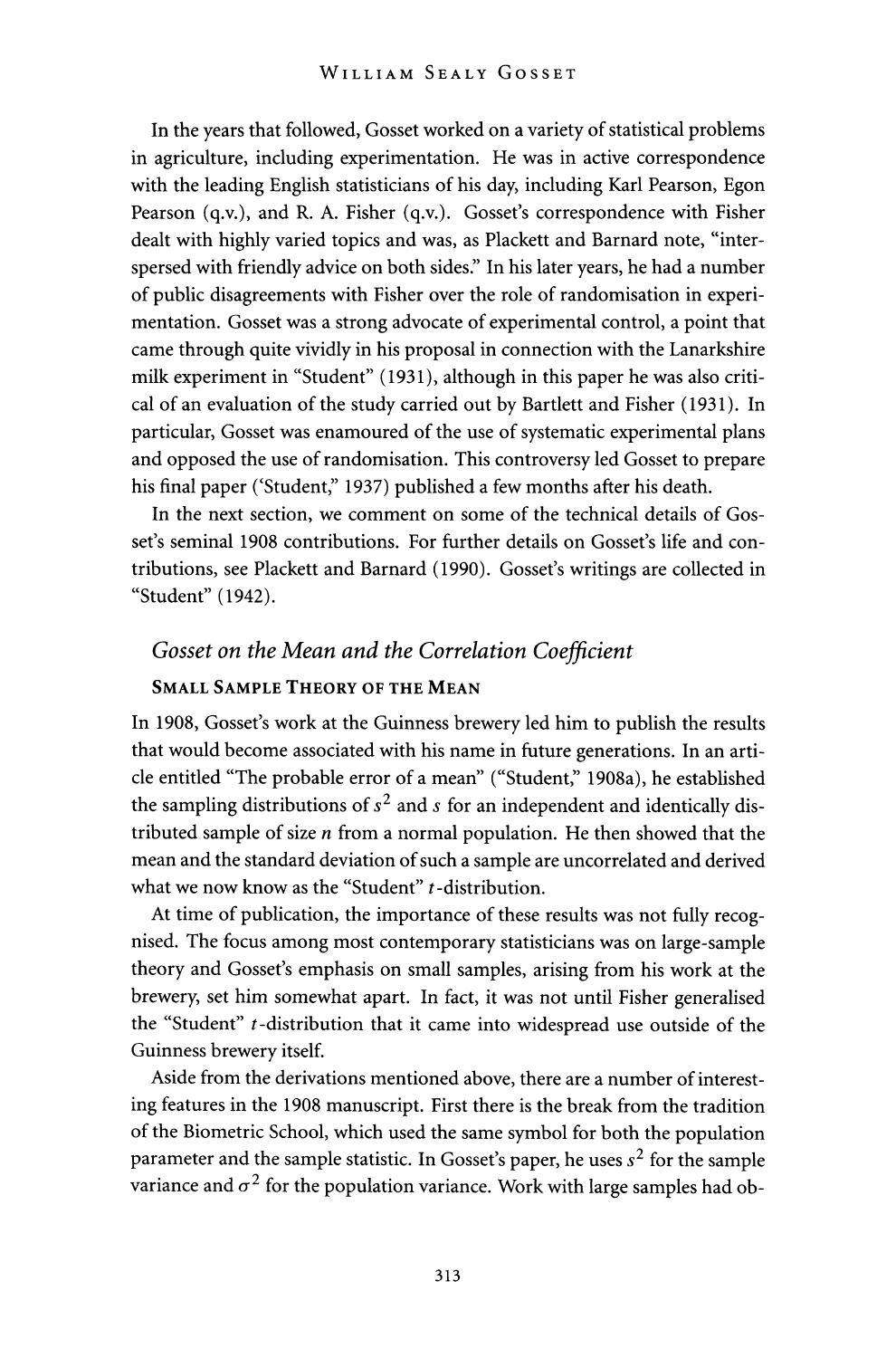scured the need for this distinction, which became clearer when the focus was shifted to small samples (E.S. Pearson, 1939).

Another aspect of this paper worthy of note is Gosset's use of a sampling experiment to help empirically solve the problem at hand, instead of finding an analytic solution. The essence of the simulation was the following—using data on the height and left middle finger measurements of 3000 criminals, he generated 750 random samples of size 4. Gosset then calculated the means, standard deviations and correlation coefficient of each sample as well as *t* -statistics. He plotted the empirical distributions of the latter and compared them to the theoretical ones he had derived. Using  $\chi^2$  tests for goodness of fit, he deemed the results to be satisfactory. In connection with this empirical study, Gosset noted that ". . . if the distribution is approximately normal, our theory gives us a satisfactory measure of the certainty to be derived from a small sample ... " ( "Student," 1908a, p. 19). Furthermore, "[i]f the distribution is not normal, the mean and the standard deviation of a sample will be positively correlated, so that although both will have greater variability, yet they will tend to counteract each other, a mean deviating largely from the general mean tending to be divided by a larger standard deviation. Consequently, I believe that the table given ... below may be used in estimating the degree of certainty arrived at by the mean of a few experiments, in the case of most laboratory or biological work where the distributions are as a rule ... sufficiently nearly normal" *(ibid).*  Gosset's intuition that the  $t$ -test would be robust against small departures from normality, while not proven here, would later be verified (E.S. Pearson, 1929; Geary (q.v.), 1936, 1947).

This paper implicitly takes an inverse probability approach, although there is no discussion of prior distributions. We encounter, for instance, statements such as "Thus, to take the tables for samples of 6, the probability of the mean of the population lying between  $-\infty$  and once the standard deviation of the sample is 0.9622 . . . " ("Student," 1908a, p. 20). Jeffreys (q.v.) (1937) was later to observe exactly how Gosset's derivation coincided with his own, which was based on inverse probability. Interestingly, a treatment of the small sample theory of the mean from the inverse probability perspective had appeared earlier, in a paper by Edgeworth (q.v.) (1883), who also derived the  $t$ -distribution. Edgeworth's derivation, however, was heavily reliant on the form of the prior distribution for  $\mu$  and  $\sigma$ , which he assumed had the form  $C\sigma^{-2}d\mu$   $d\sigma$ . Gosset appears to have been unaware of this contribution of Edgeworth. Welch (1958) provides a thorough discussion of Edgeworth's 1883 paper and its connection to "Student"s' own work (see also Stigler, 1978). More recently, Pfanzagl and Sheynin (1996) present evidence of an even earlier derivation, in 1876, of a generalization of the *t*-distribution by the German mathematician Jakob Lüroth, also from what we would call a Bayesian perspective.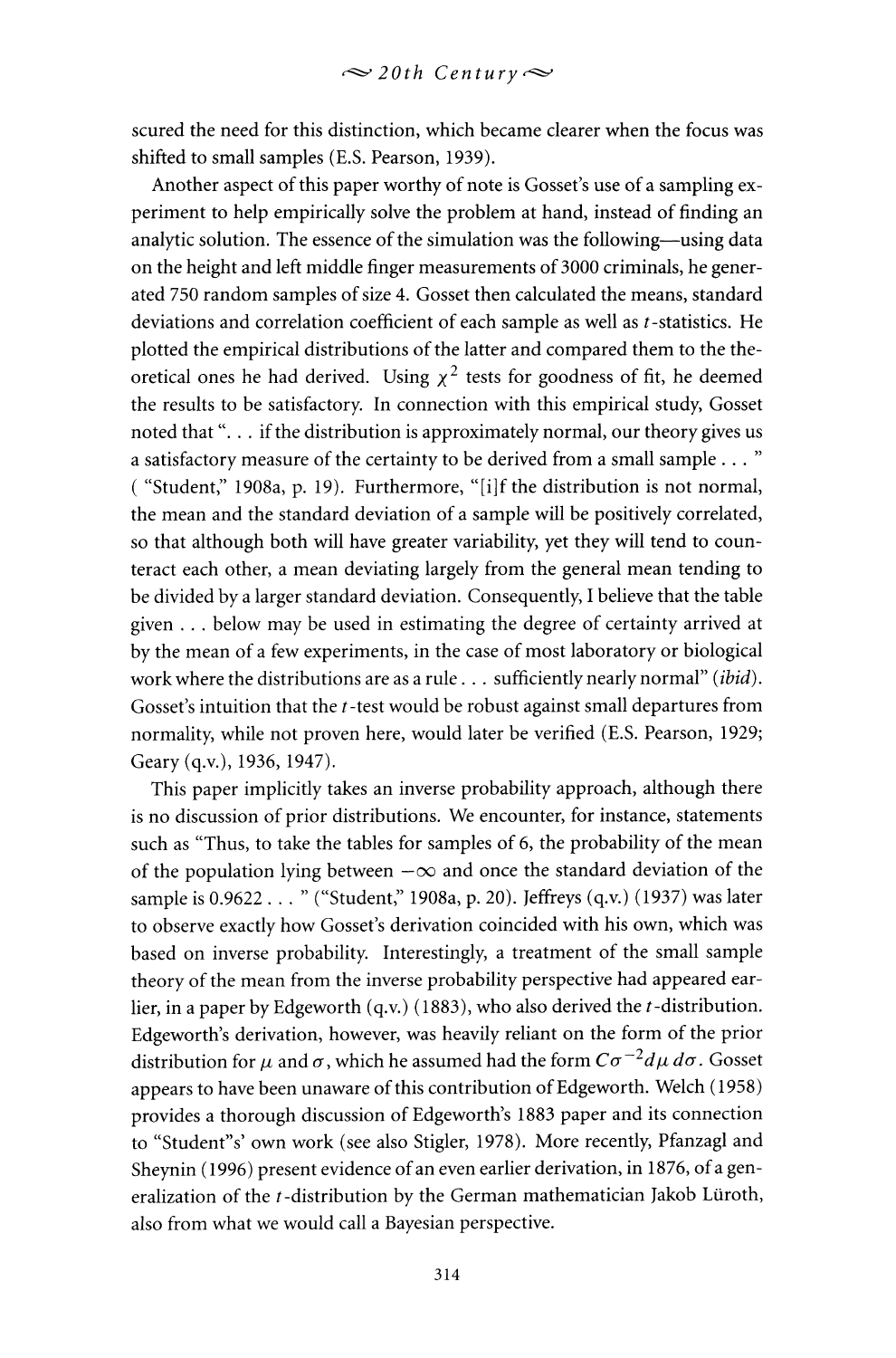## *The Correlation Coefficient*

In addition to the famous article establishing the  $t$ -distribution, there appeared in 1908 another effort by "Student;' this time dealing with the correlation coefficient ("Student," 1908b). Gosset did not actually succeed in deriving a sampling distribution for *r,* but relied instead on the empirical method used in the first paper to establish properties of the distribution of *r* assuming that  $\rho = 0$ . We note that here the inverse probability approach is much more obviously stated than in Gosset's article dealing with the sample mean; in particular, he suggests various "priors" for  $\rho$ , the population correlation. Since he was not able to give a concrete expression for the sampling distribution *f(rlp) dr,* Gosset was also unable to write down the posterior distribution for  $\rho$ . Subsequently, in his first major contribution to mathematical statistics, R. A. Fisher (1915) derived the sampling distribution of *r,* using a geometrical argument, and this work led to the famous Fisher-Gosset correspondence. In this same paper, Fisher also established that for the case of normal data under consideration, the mean and standard deviation are not only uncorrelated, but independent.

## *Gosset on Experimental Design*

R. A. Fisher's correspondence with Gosset began in 1912, when Fisher sent Gosset a copy of his paper applying maximum likelihood (as it would later come to be known) to estimate the mean and variance of a normal population. They did not meet until a decade later, however, when Gosset visited Rothamsted and presented Fisher with a copy of his statistical tables. They continued to correspond on a variety of topics and, in 1923, there was an exchange of letters between the two on Fisher's work with Mackenzie on the design of experiments, in which Gosset advocated the use of systematic field arrangements, in essence rejecting Fisher's proposal for randomisation. Their disagreement on the use of randomisation continued in private correspondence (see various excerpts in Plackett and Barnard, 1990, Chapter 5) and could hardly be discerned in Gosset's only public criticism of Fisher, in the context of a published comment on the infamous Lanarkshire milk experiment ("Student;' 1931).

In 1936, however, the debate became public during the discussion of a paper read before the Royal Statistical Society on "co-operation in large-scale experiments." Gosset led off the discussion by extolling the virtues of Beaven's half-drill strip systematic design, and Fisher, who spoke next, expressed his opposition to such systematic designs. This was followed by a paper by Fisher and Barbacki criticising "the supposed precision of systematic designs' and an exchange of letters between Fisher and Gosset in *Nature.*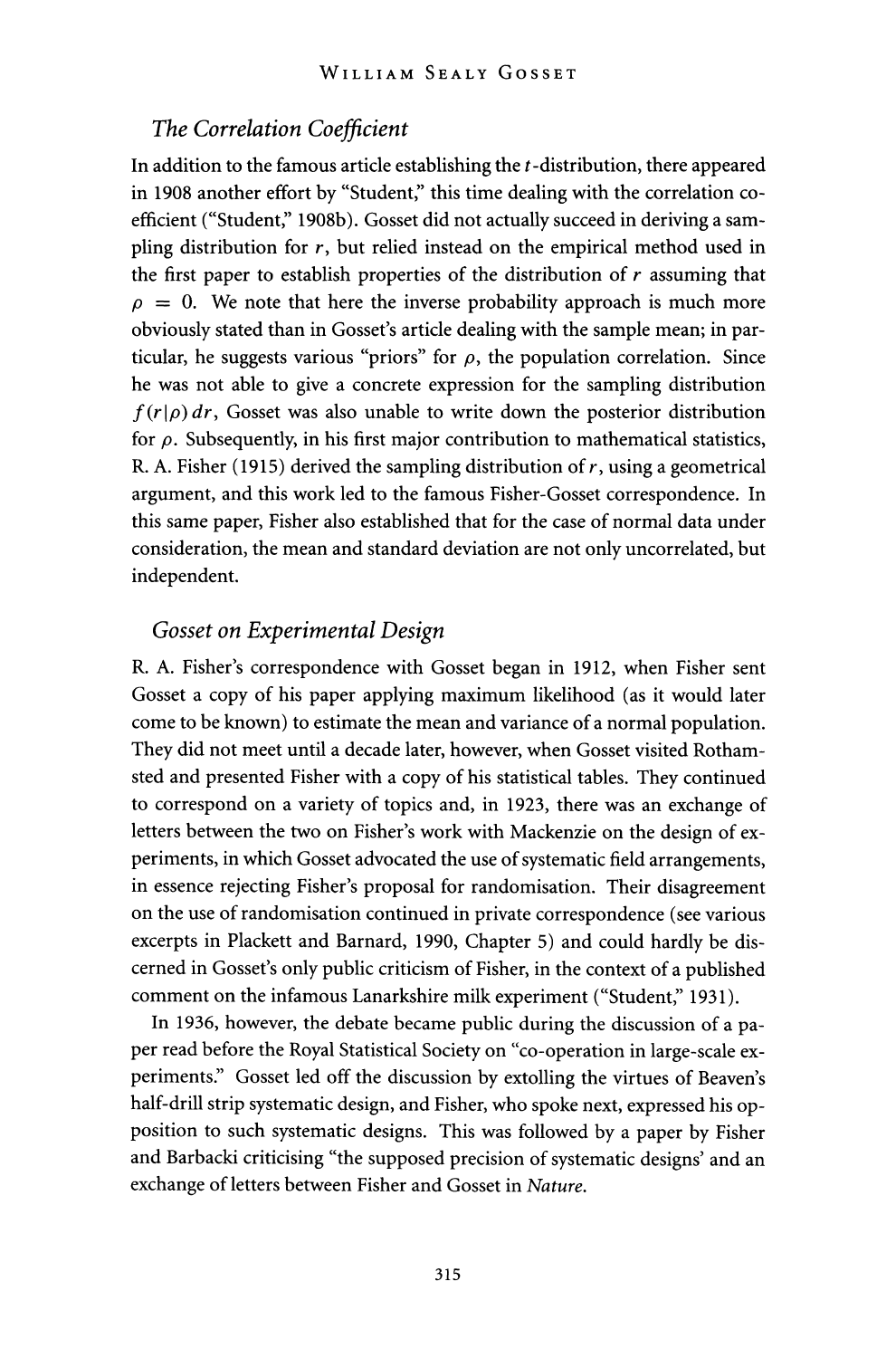At the time of his death, Gosset was working on a detailed response to Fisher in which he once again put forth his support of systematic experimentation and expressed doubts about the role of randomisation. After so many years, they had not resolved their differences on this fundamental statistical issue. The paper appeared posthumously in 1938, and when he read it, Fisher observed in a letter to Harold Jeffreys (Bennett (1990), pp. 27l-272):

So far as I can judge, "Student" and I would have differed quite inappreciably on randomisation if we had seen enough of each other to know exactly what the other meant, and if he had not felt in duty bound, not only to extol the merits, but also to deny the defects of Beaven's half drill strip system.

. . . I fancy also that Gosset never realised that a fertility gradient when, as in my experience is not very frequent, it is important enough to bother about, can easily be eliminated from a randomised experiment. It is, I think, my fault that I have not made this clear earlier, but until the last two years I had really thought that "Student" accepted all that I had put forward on behalf of randomisation.

- STEPHEN E. FIENBERG AND NICOLE LAZAR

#### *Bibliography*

BARTLETT, S. AND FISHER, RA. (1931). Pasteurized and raw milk. *Nature,* 127, 591-592.

- BENNETT, J.H. (1990). *Statistical Inference and Analysis. Selected Correspondence of R.A. Fisher.* Oxford, pp. 271-272.
- FISHER, R A. (1915). Frequency distribution of the values of the correlation coefficient in samples from an indefinitely large population. *Biometrika*, 10, 507-521.
- GEARY, R. C. (1936). The distribution of "Student"s' ratio for non-normal samples. *Journal of the Royal Statistical Society Supplement* (superseded by *Series B),* 3, 178- 184.
- GEARY, R C. (1947). Testing for normality. *Biometrika,* 34, 209-242.
- JEFFREYS, H. (1937). On the relation between direct and inverse methods in statistics. *Proceedings of the Royal Society, Series A,* 160, 325-348.
- PEARSON, E. S. (1929). The distribution of frequency constants in small samples from non-normal symmetrical and skew populations. *Biometrika,* 21, 259-286.
- PEARSON, E. s. (1939). "Student" as statistician. *Biometrika,* 30, 210-250.
- PEARSON, E. (1990). *"Student": A Statistical Biography of William Sealy Gosset.* (RL. Plackett and G.A. Barnard, eds.) Clarendon Press, Oxford.
- PFANZAGL, J. AND SHEYNIN, O. (1996). Studies in the history of probability and statistics XLIV: A forerunner of the t-distribution. *Biometrika,* 83, 891-898.
- STIGLER, S. (1978). Francis Ysidro Edgeworth, Statistician (with Discussion). *Journal of the Royal Statistical Society,* 141, 287-322.